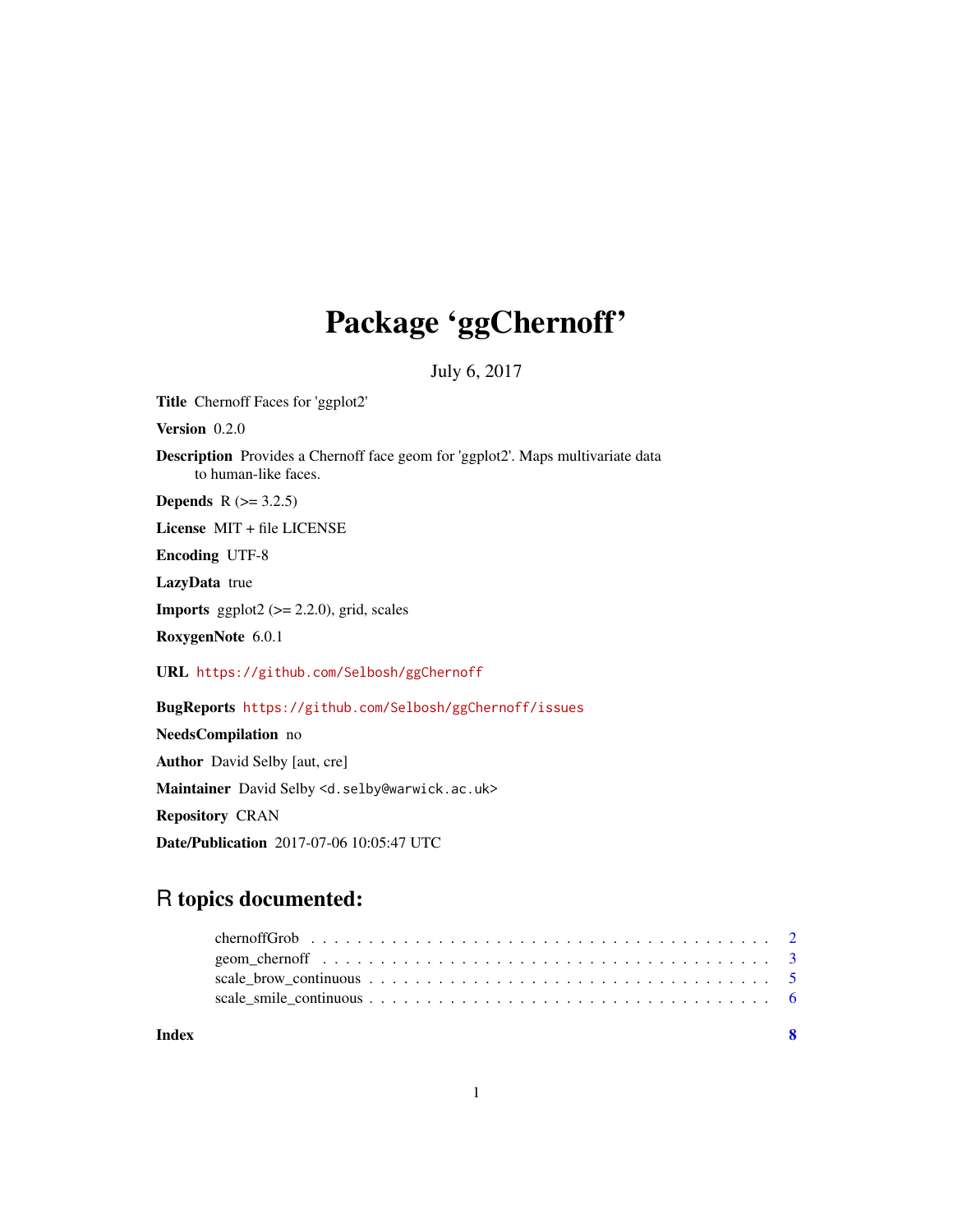<span id="page-1-1"></span><span id="page-1-0"></span>

# Description

Uses [Grid](#page-0-0) graphics to draw a face.

# Usage

```
chernoffGrob(x = 0.5, y = 0.5, size = 1, colour = "black", fill = NA,
  alpha = 1, smile = 1, brown = NA, nose = FALSE)
```
# Arguments

| x      | horizontal position                                    |
|--------|--------------------------------------------------------|
| V      | vertical position                                      |
| size   | area of the face                                       |
| colour | colour of outlines and features                        |
| fill   | fill colour                                            |
| alpha  | transparency, where $0$ is transparent and 1 is opaque |
| smile  | amount of smiling/frowning                             |
| brow   | eyebrow angle, to represent anger or concern           |
| nose   | logical. Adds a nose to the face                       |

# Value

A [grobTree](#page-0-0) object.

#### See Also

[geom\\_chernoff](#page-2-1)

```
face \le - chernoffGrob(.5, .5, size = 1e3, smile = -1, brow = 1, colour = 'navy', fill = 'lightblue')
grid::grid.newpage()
grid::grid.draw(face)
```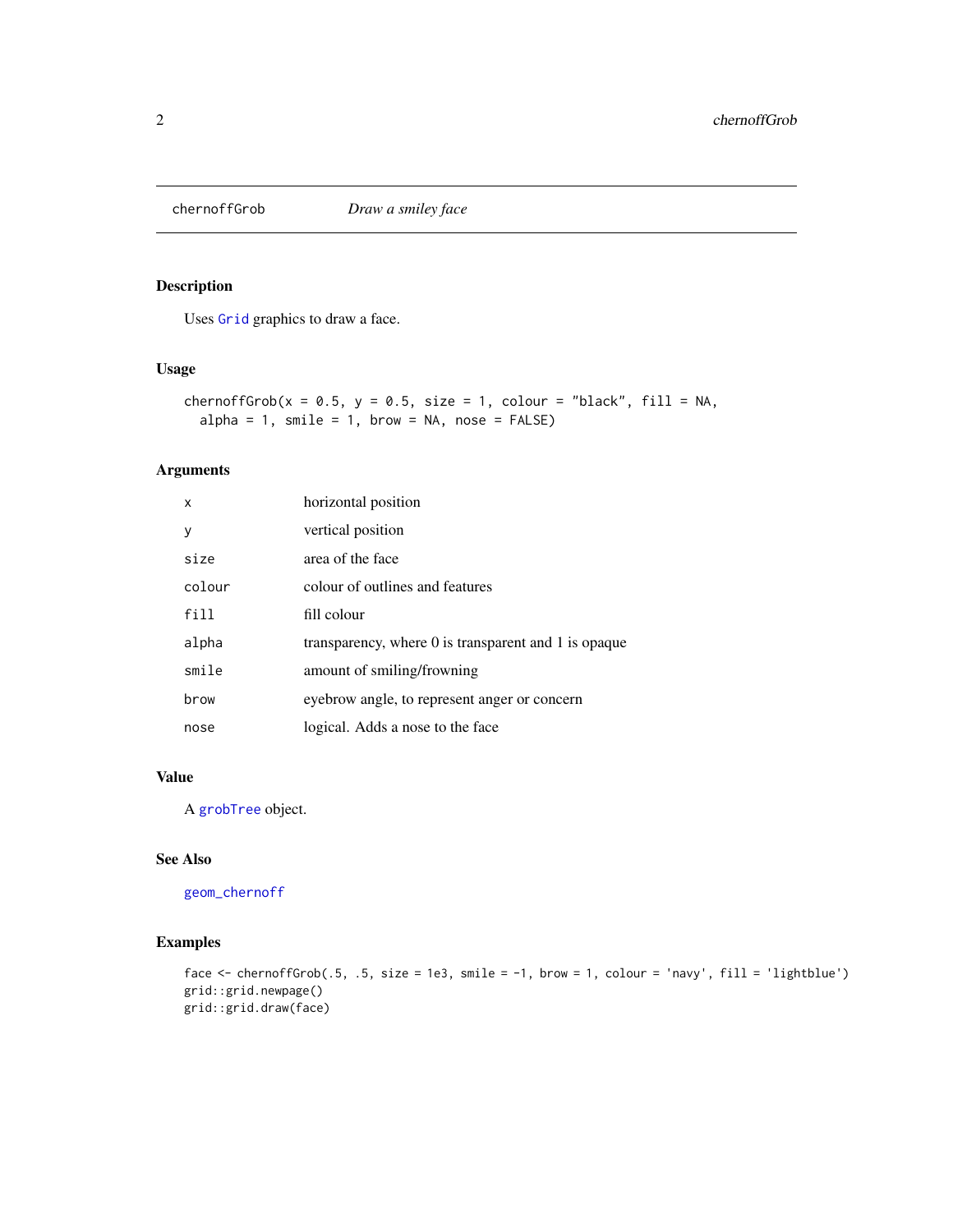# <span id="page-2-1"></span><span id="page-2-0"></span>Description

The Chernoff geom is used to create data visualisations in the shape of human-like faces. By mapping to the relevant aesthetics, faces can appear to vary in happiness, anger, size, colour and so on.

# Usage

```
geom_chernoff(mapping = NULL, data = NULL, stat = "identity",
 position = "identity", na.rm = FALSE, show.legend = NA,
  inherit.aes = TRUE, ...
```
# Arguments

| mapping     | Set of aesthetic mappings created by aes or aes_. If specified and inherit.aes = TRUE<br>(the default), is combined with the default mapping at the top level of the plot.<br>You only need to supply mapping if there isn't a mapping defined for the plot. |
|-------------|--------------------------------------------------------------------------------------------------------------------------------------------------------------------------------------------------------------------------------------------------------------|
| data        | The data to be displayed in this layer. There are three options:                                                                                                                                                                                             |
|             | If NULL, the default, the data is inherited from the plot data as specified in the<br>call to ggplot.                                                                                                                                                        |
|             | A data frame, or other object, will override the plot data. All objects will<br>be fortified to produce a data frame. See fortify for which variables will be<br>created.                                                                                    |
|             | A function will be called with a single argument, the plot data. The return<br>value must be a data. frame., and will be used as the layer data.                                                                                                             |
| stat        | The statistical transformation to use on the data for this layer, as a string.                                                                                                                                                                               |
| position    | Position adjustment, either as a string, or the result of a call to a position adjust-<br>ment function.                                                                                                                                                     |
| na.rm       | If FALSE, the default, missing values are removed with a warning. If TRUE,<br>missing values are silently removed.                                                                                                                                           |
| show.legend | logical. Should this layer be included in the legends? NA, the default, includes if<br>any aesthetics are mapped. FALSE never includes, and TRUE always includes.                                                                                            |
| inherit.aes | If FALSE, overrides the default aesthetics, rather than combining with them.<br>This is most useful for helper functions that define both data and aesthetics and<br>shouldn't inherit behaviour from the default plot specification, e.g. borders.          |
| $\cdots$    | other arguments passed on to layer. These are often aesthetics, used to set an<br>aesthetic to a fixed value, like color = "red" or size = 3. They may also be<br>parameters to the paired geom/stat.                                                        |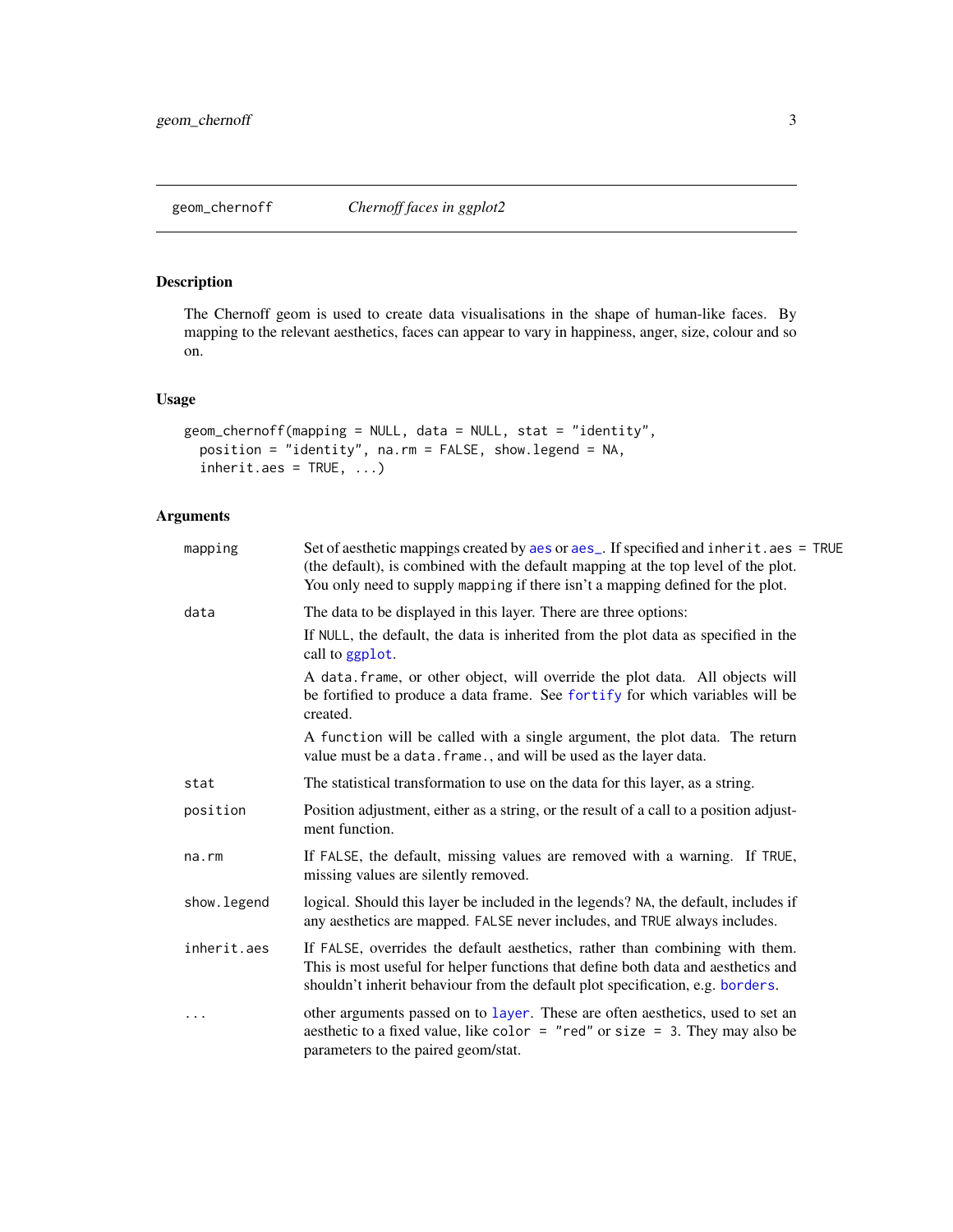# <span id="page-3-0"></span>Aesthetics

geom\_chernoff understands the following aesthetics (required aesthetics are in bold):

- x
- y
- colour
- fill
- size

The following aesthetics are unique to geom\_chernoff:

- smile
- brow
- nose

For details, see [chernoffGrob](#page-1-1).

#### References

Chernoff, H. (1973). The use of faces to represent points in *k*-dimensional space graphically. *Journal of the American Statistical Association, 68*(342), 361–368.

#### See Also

### [chernoffGrob](#page-1-1)

```
library(ggplot2)
ggplot(iris, aes(Sepal.Width, Sepal.Length, smile = Petal.Length, fill = Species)) +
  geom_chernoff()
ggplot(data frame(x = 1:4,y = c(3:1, 2.5),
                 z = factor(1:4),
                 w = rnorm(4),
                 n = c(rep(FALSE, 3), TRUE)
                 )) +
    aes(x, y, fill = z, size = x, nose = n, smile = w) +geom_chernoff()
```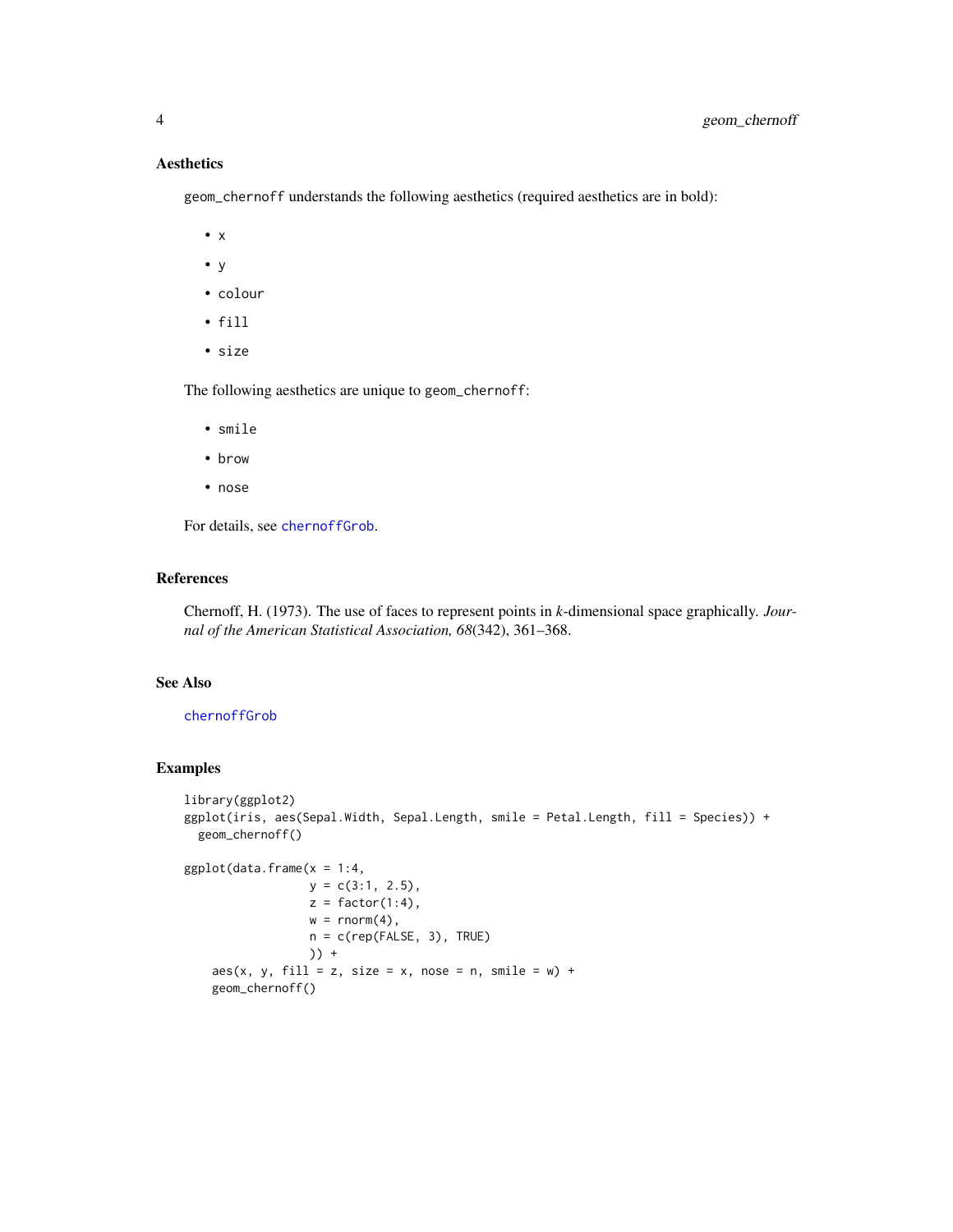<span id="page-4-0"></span>scale\_brow\_continuous *Scales for angry eyebrows*

#### <span id="page-4-1"></span>Description

scale\_brow lets you customise how eyebrows are generated from your data. It also lets you tweak the appearance of legends and so on. By default, brow is set to NA, in which case no eyebrows will appear (see Examples).

#### Usage

```
scale_brow_continuous(..., range = c(-1, 1), midpoint = mean)
```

```
scale\_brown(..., range = c(-1, 1), midpoint = mean)
```
#### Arguments

| $\cdots$ | Other arguments passed onto continuous_scale to control name, limits, breaks,<br>labels and so forth.   |
|----------|---------------------------------------------------------------------------------------------------------|
| range    | Output range of eyebrow angles. +1 corresponds to very angry and -1 corre-<br>sponds to a worried look. |
| midpoint | A value or function of your data that will return level evebrows, i.e. $ :-\rangle$                     |

#### Details

Use range to vary how angrily your maximum/minimum values are represented. Minima smaller than -1 and maxima greater than +1 are possible but might look odd! You can use midpoint to set a specific 'zero' value in your data or to have eyebrow angles represented as relative to average.

The function scale\_brow is an alias of scale\_brow\_continuous. At some point we might also want to design a scale\_brow\_discrete, scale\_brow\_manual and so on.

Legends are a work in progress. In particular, size mappings might produce odd results.

#### See Also

[geom\\_chernoff](#page-2-1), [scale\\_smile](#page-5-1)

```
library(ggplot2)
p <- ggplot(iris) +
    aes(Sepal.Width, Sepal.Length, fill = Species, brow = Sepal.Length) +
    geom_chernoff()
p
p + scale_brow_{continuous(midpoint = min)}p + scale_brow\_continuous(range = c(-.5, 2))# Only show eyebrows if 'sad', otherwise hide them
```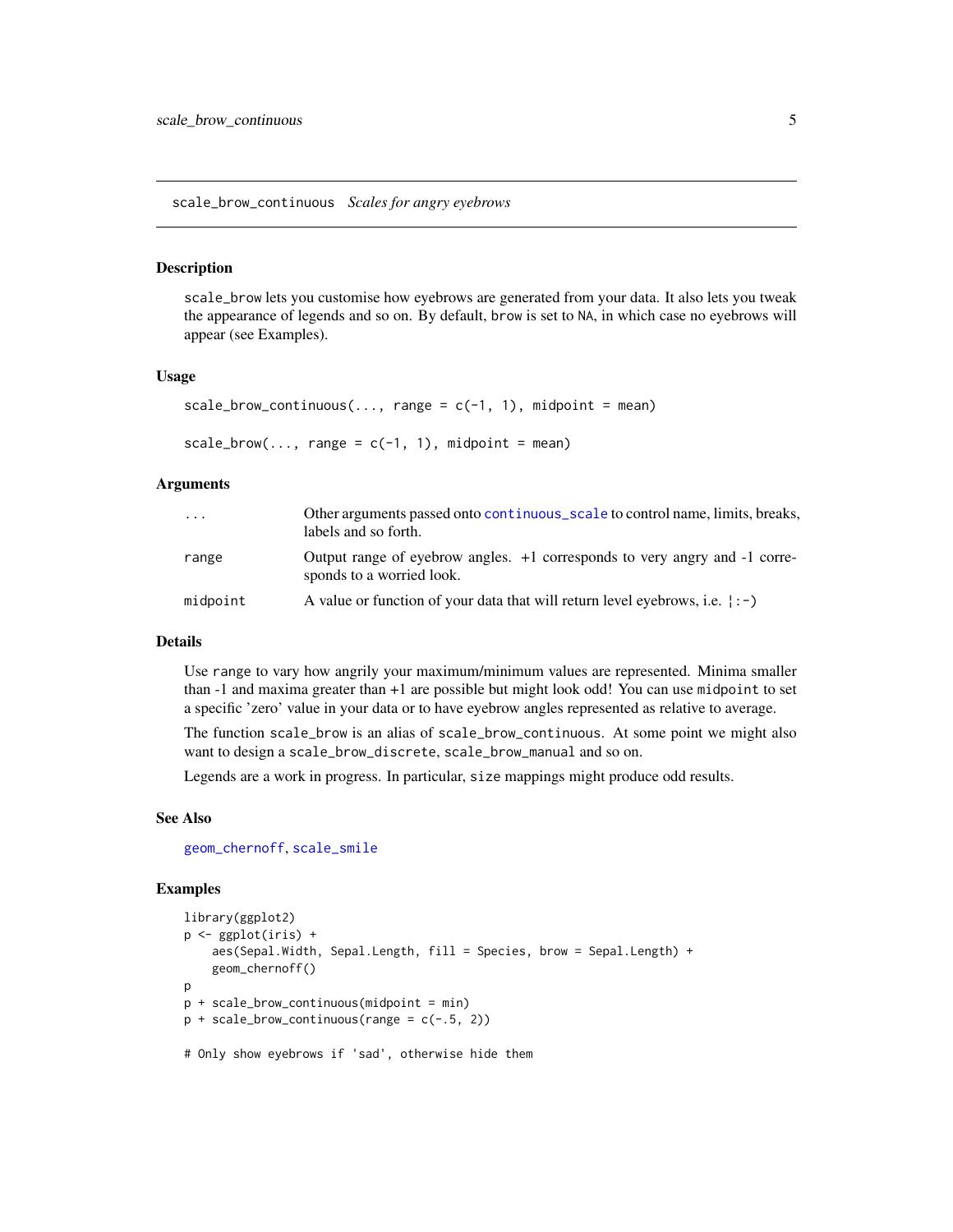```
usa \leq data.frame(date = c(time(presidents)), rating = c(presidents))
ggplot(subset(usa, complete.cases(usa))) +
    aes(date, rating, smile = rating, fill = rating,
        brow = ifelse(rating < 50, rating, NA)) +
    geom_line() +
   geom_chernoff(show.legend = FALSE) +
    scale\_brown(range = -1:0) +scale_fill_gradient(low = 'skyblue1', high = 'goldenrod1')
```
scale\_smile\_continuous

*Scales for smiling and frowning*

#### <span id="page-5-1"></span>Description

scale\_smile lets you customise how smiles are generated from your data. It also lets you tweak the appearance of legends and so on.

# Usage

```
scale_smile_continuous(..., range = c(-1, 1), midpoint = mean)
```

```
scale_smile(\ldots, range = c(-1, 1), midpoint = mean)
```
#### Arguments

| $\cdot$  | Other arguments passed onto continuous_scale to control name, limits, breaks,<br>labels and so forth. |
|----------|-------------------------------------------------------------------------------------------------------|
| range    | Output range of smiles. +1 corresponds to a full smile and -1 corresponds to a<br>full frown.         |
| midpoint | A value or function of your data that will return a neutral/straight face, i.e. $:- $                 |

#### Details

Use range to vary how happily/sadly your maximum/minimum values are represented. Minima smaller than -1 and maxima greater than +1 are possible but might look odd! You can use midpoint to set a specific 'zero' value in your data or to have smiles represented as relative to average.

The function scale\_smile is an alias of scale\_smile\_continuous. At some point we might also want to design a scale\_smile\_discrete, scale\_smile\_manual and so on.

Legends are a work in progress. In particular, size mappings might produce odd results.

#### See Also

[geom\\_chernoff](#page-2-1), [scale\\_brow](#page-4-1)

<span id="page-5-0"></span>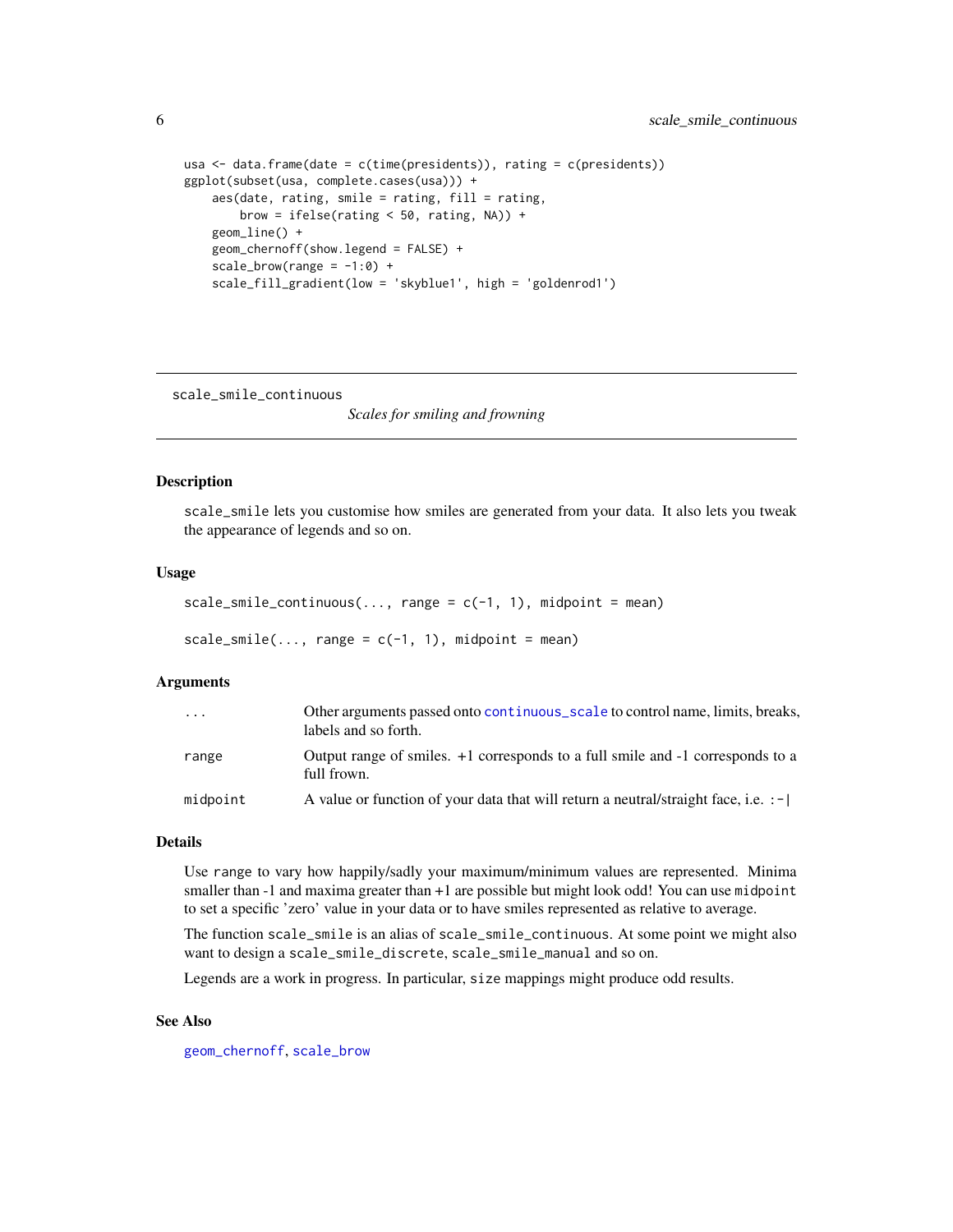```
library(ggplot2)
p <- ggplot(iris) +
    aes(Sepal.Width, Sepal.Length, fill = Species, smile = Sepal.Length) +
    geom_chernoff()
p
p + scale_smile_continuous(midpoint = min)
p + scale\_smile\_continuous(range = c(-.5, 2))
```